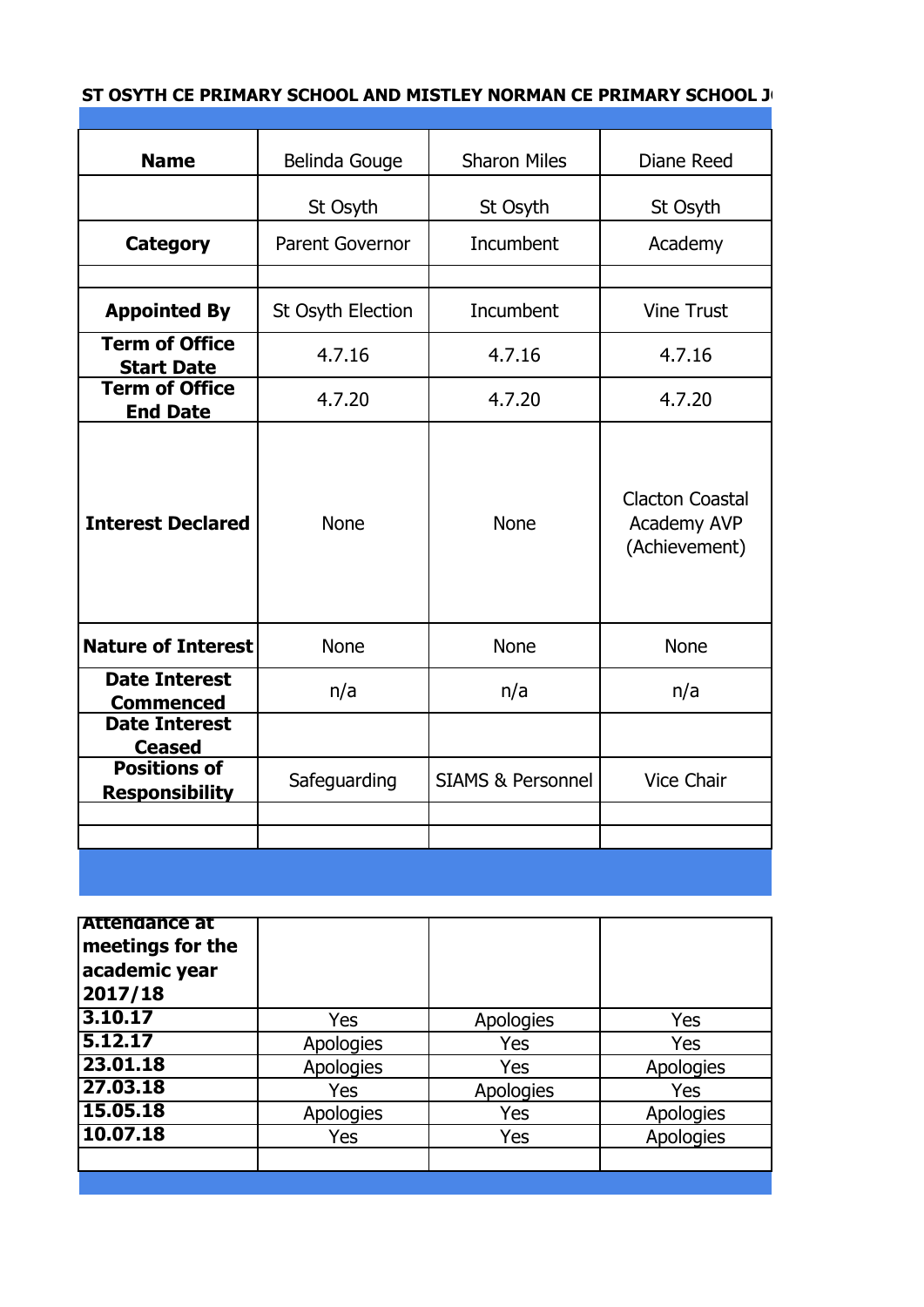## **OINT GOVERNING BODY**

| Mark Carter-<br><b>Tuffnell</b>                                                                                                                     | Dawn Stevens                                  | Claire Epsom                                      | <b>Brenda</b><br>Westwood |
|-----------------------------------------------------------------------------------------------------------------------------------------------------|-----------------------------------------------|---------------------------------------------------|---------------------------|
| St Osyth                                                                                                                                            | St Osyth                                      | Mistley Norman                                    | Mistley Norman            |
| Headteacher                                                                                                                                         | <b>SBM</b>                                    | Academy                                           | <b>PCC</b>                |
|                                                                                                                                                     |                                               |                                                   |                           |
| Ex Officio                                                                                                                                          | <b>Staff</b>                                  | <b>Vine Trust</b>                                 | <b>PCC</b>                |
| n/a                                                                                                                                                 | n/a                                           | 1.9.17                                            | 18.11.14                  |
| n/a                                                                                                                                                 | n/a                                           | 1.9.21                                            | Resigned<br>03.06.18      |
| Mayflower Training<br>(family owned)<br>Linden Training<br>(family owned)<br>Ofsted Inspector<br>King's Ford Infant &<br>Nursery School<br>Governor | <b>Electrical Solutions</b><br>(family owned) | Son employed<br>at Brakes<br>Catering<br>(London) | <b>None</b>               |
|                                                                                                                                                     |                                               |                                                   |                           |
|                                                                                                                                                     |                                               |                                                   |                           |
|                                                                                                                                                     |                                               |                                                   |                           |
| Headteacher                                                                                                                                         | <b>School Business</b><br>Manager STO         | Chair & Finance                                   | <b>SIAMS</b>              |
|                                                                                                                                                     |                                               |                                                   |                           |
|                                                                                                                                                     |                                               |                                                   |                           |
|                                                                                                                                                     |                                               |                                                   |                           |
|                                                                                                                                                     |                                               |                                                   |                           |
|                                                                                                                                                     |                                               |                                                   |                           |
| Yes                                                                                                                                                 | Yes                                           | Yes                                               | Yes                       |
| Yes                                                                                                                                                 | Yes                                           | Yes                                               | Yes                       |
| Yes                                                                                                                                                 | Yes                                           | Yes                                               | Yes                       |
| Yes                                                                                                                                                 | Yes                                           | Yes                                               | Yes                       |
| Yes                                                                                                                                                 | Yes                                           | Yes                                               | Apologies                 |

Yes Yes Yes Yes Resigned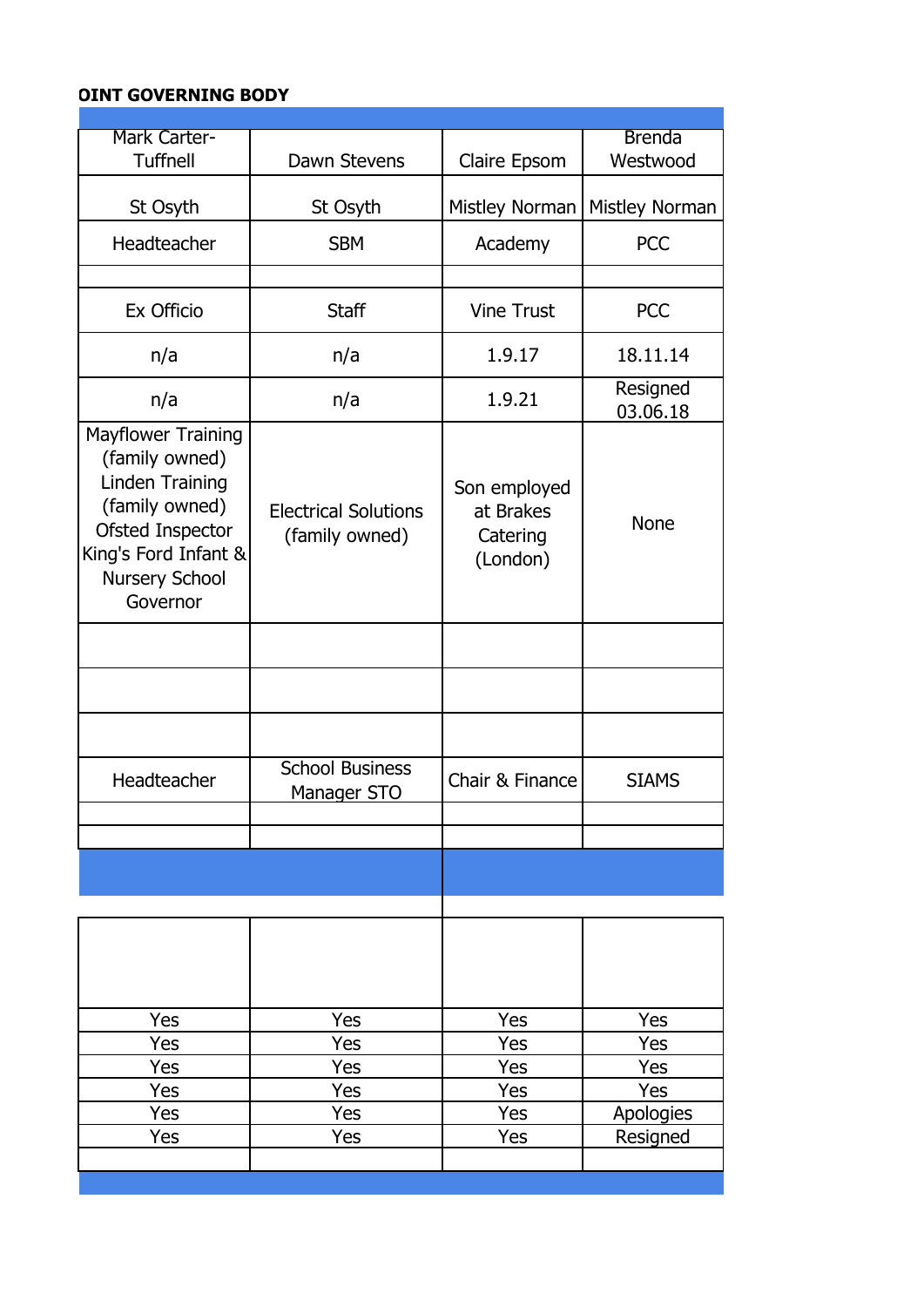|                | Dominic        |                       |                   |                        |
|----------------|----------------|-----------------------|-------------------|------------------------|
| Karen Jones    | Robinson       | Nick Kricka           | Sharon Porter     | Karl Fisher            |
|                |                |                       | Mistley           |                        |
| Mistley Norman | Mistley Norman | Mistley Norman        | Norman/VT         | Mistley Norman         |
| Headteacher    | Incumbent      | <b>Staff Governor</b> | Finance           | Parent                 |
|                |                |                       | Manager           |                        |
|                |                |                       |                   |                        |
| Ex Officio     | Incumbent      | <b>Staff</b>          | <b>Vine Trust</b> | <b>Parent Election</b> |
| n/a            |                |                       | n/a               | 9.2.18                 |
|                |                |                       |                   |                        |
| n/a            |                |                       | n/a               |                        |
|                |                |                       |                   |                        |
|                |                |                       |                   |                        |
|                |                |                       |                   |                        |
| <b>None</b>    |                | <b>None</b>           | <b>None</b>       |                        |
|                |                |                       |                   |                        |
|                |                |                       |                   |                        |
|                |                |                       |                   |                        |
|                |                |                       |                   |                        |
|                |                |                       |                   |                        |
|                |                |                       |                   |                        |
|                |                |                       |                   |                        |
|                |                |                       |                   |                        |
|                |                |                       |                   |                        |
| Headteacher    |                |                       |                   |                        |
|                |                |                       |                   |                        |
|                |                |                       |                   |                        |
|                |                |                       |                   |                        |
|                |                |                       |                   |                        |

| Yes | Apologies        | Yes        | Yes  |           |
|-----|------------------|------------|------|-----------|
| Yes | Yes              | Yes        | Yes  |           |
| Yes | Yes              | Yes        | Yes  | Observer  |
| Yes | <b>Apologies</b> | Apologies  | Yes  | <b>No</b> |
| Yes | <b>Apologies</b> | <b>Yes</b> | (DM) | Apologies |
| Yes | Apologies        | Apologies  | n/a  | Yes       |
|     |                  |            |      |           |
|     |                  |            |      |           |